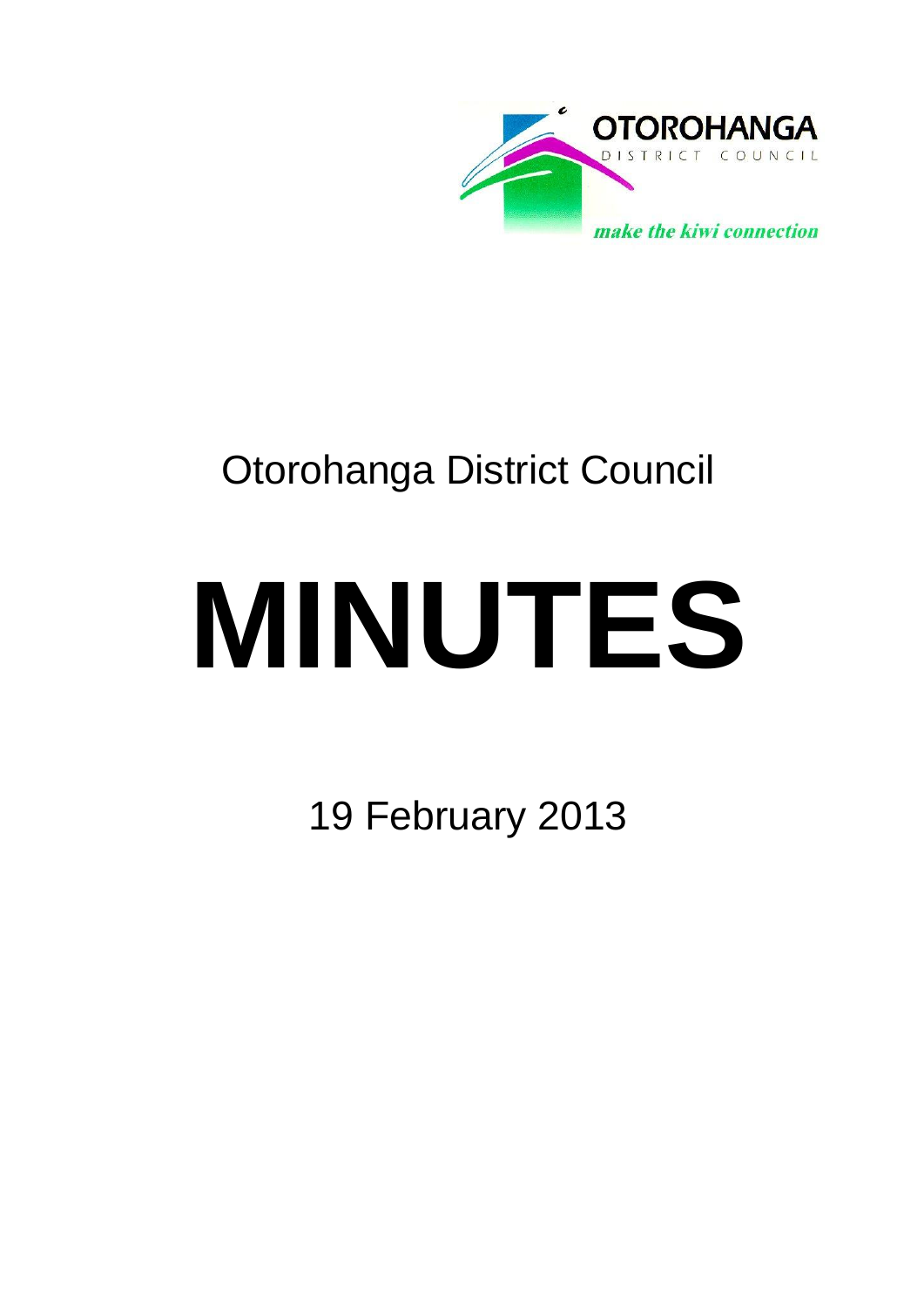#### **OTOROHANGA DISTRICT COUNCIL**

19 February 2013

Minutes of an ordinary meeting of the Otorohanga District Council held in the Council Chambers, Maniapoto St, Otorohanga on Tuesday 19 February 2013 commencing at 10.15am.

### **MINUTES**

Minutes are unconfirmed and subject to amendment at the next meeting of Council.

#### **ORDER OF BUSINESS:**

| <b>ITEM</b>                                       | <b>PRECIS</b>                                                                        | <b>PAGE</b> |
|---------------------------------------------------|--------------------------------------------------------------------------------------|-------------|
| <b>PRESENT</b>                                    |                                                                                      | 1           |
| IN ATTENDANCE                                     |                                                                                      |             |
| <b>APOLOGIES</b>                                  |                                                                                      | 1           |
| <b>ITEMS TO BE CONSIDERED IN GENERAL BUSINESS</b> |                                                                                      |             |
| CONFIRAMTION OF MINUTES - 29 JANUARY 2013         |                                                                                      |             |
| <b>REPORTS</b>                                    |                                                                                      | 1           |
| Item $314$                                        | ROUTINE ENGINEERING REPORT OCTOBER TO DECEMBER 2012                                  | 1           |
| Item $320$                                        | WAIKATO REGIONAL COUNCIL PRESENTATION ON WAIKATO REGIONAL<br><b>ECONOMIC PROFILE</b> | 3           |
| Item $315$                                        | DRAFT MANAGEMENT ACCOUNTS TO 31 DECEMBER 2012                                        | 3           |
| Item $316$                                        | ELECTIONS 2013                                                                       | 4           |
| Item 317                                          | APPEALS ON REGIONAL POLICY STATEMENT                                                 | 4           |
| Item $318$                                        | APPLICATION FOR TEMPORARY ROAD CLOSURE - HAMILTON CAR CLUB                           | 5           |
| Item $319$                                        | APPLICATION FOR TEMPORARY ROAD CLOSURE - TARGA ROTORUA 2013                          | 6           |
| Item $321$                                        | MATTERS REFERRED FROM 29 JANUARY 2013                                                | 7           |
| <b>GENERAL</b>                                    |                                                                                      | 7           |
| Item 322                                          | <b>EARTHQUAKE PRONE BUILDING REGULATIONS</b>                                         | 8           |
| Item 323                                          | MAYORAL FORUM - MEMORANDUM OF UNDERSTANDING                                          | 8           |
| <b>MEETING CLOSURE</b>                            |                                                                                      |             |
|                                                   |                                                                                      |             |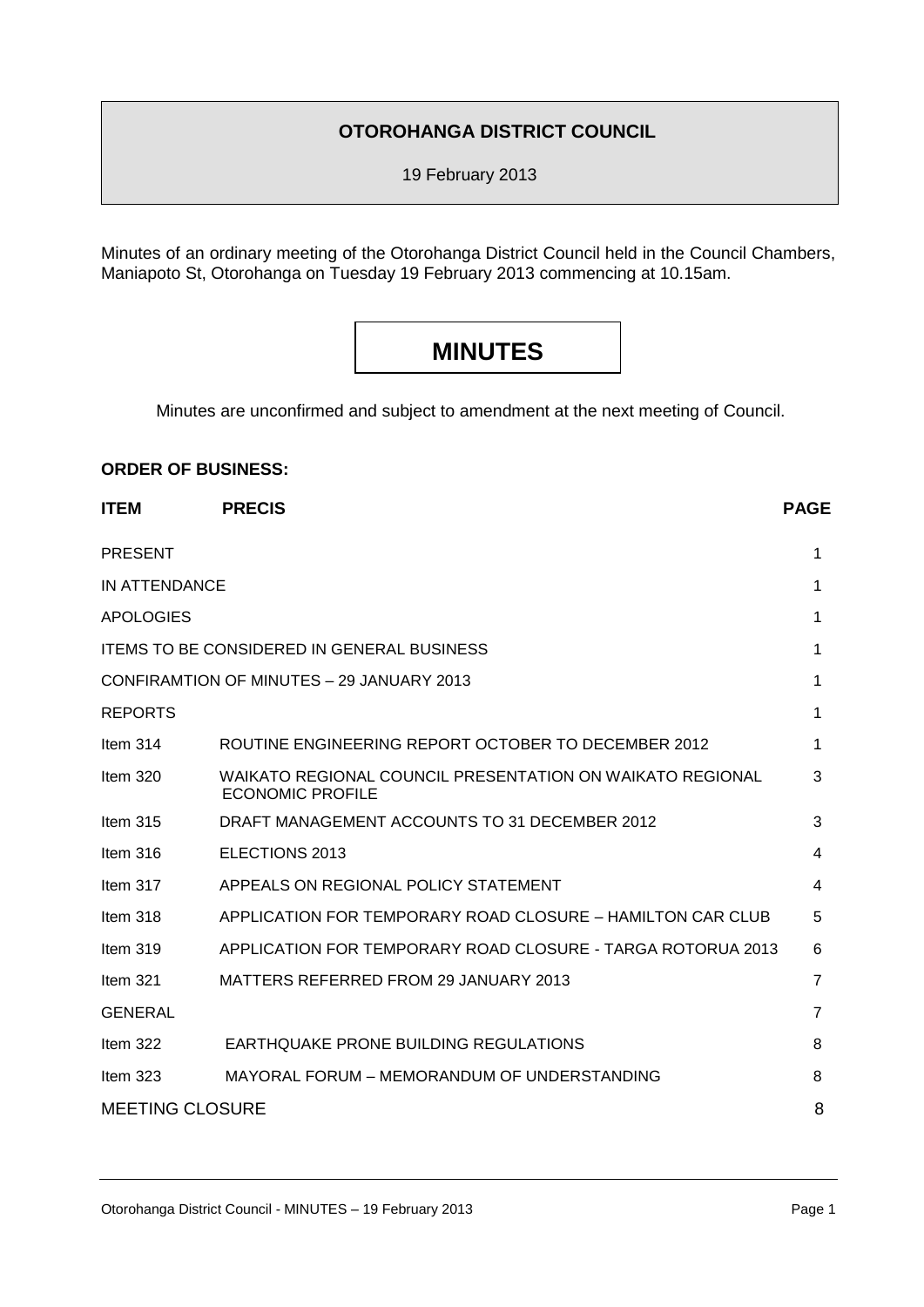#### **PRESENT**

Mr DF Williams (Mayor), Crs MM Baxter, S Blackler, RM Johnson, AG Ormsby, KM Phillips, DM Pilkington and RJ Prescott.

#### **IN ATTENDANCE**

Messrs DC Clibbery (Chief Executive & Engineering Manager), GD Bunn (Finance & Administration Manager) and CA Tutty (Governance Supervisor).

#### **OPENING PRAYER**

His Worship read the Opening Prayer.

#### **ITEMS TO BE CONSIDERED IN GENERAL BUSINESS**

**Resolved** that the following items be considered in General Business which may require a resolution

- 1. Earthquake Prone Building Regulations
- 2. Waikato Region Triennial Agreement 2010-13.
- 3. Memorandum of Understanding for the Waikato Mayoral Forum.

#### **Cr Phillips / Cr Pilkington**

#### **CONFIRMATION OF MINUTES – 29 JANUARY 2013**

**Resolved** that the minutes of the meeting of the Otorohanga District Council held on 29 January 2013, as previously circulated, be approved as a true and correct record of that meeting.

#### **Cr Phillips / Cr Ormsby**

#### **MATTERS ARISING**

Cr Blackler referred to the General item 'Waikeria Prison Facility' on page 6, and suggested that in the final sentence the word 'development' be amended to read 'monitoring'.

#### **REPORTS**

#### **Item 314 ROUTINE ENGINEERING REPORT OCTOBER TO DECEMBER 2012**

#### **Discussion**

The Roading Manager, Services Manager and Engineering Cadet attended the meeting. The Services Manager presented that part of the Engineering report relating to Services activities.

#### **OTOROHANGA/WAIPA WATER SUPPLIES**

The Services Manager reported that further testing will be carried out during June/July 2013 on the Waipa River water to obtain a true picture to determine the Log Credit Value that the plant must reach to meet the requirements of the Drinking Water Standards.

#### **OTOROHANGA CEMETERY**

In reply to Cr Baxter regarding the damaged grave at the Otorohanga Cemetery, the Services Manager replied that Council's Community Facility Officer has contacted the family concerned and that Council is working through the process to recover the cost from the driver of the rubbish truck.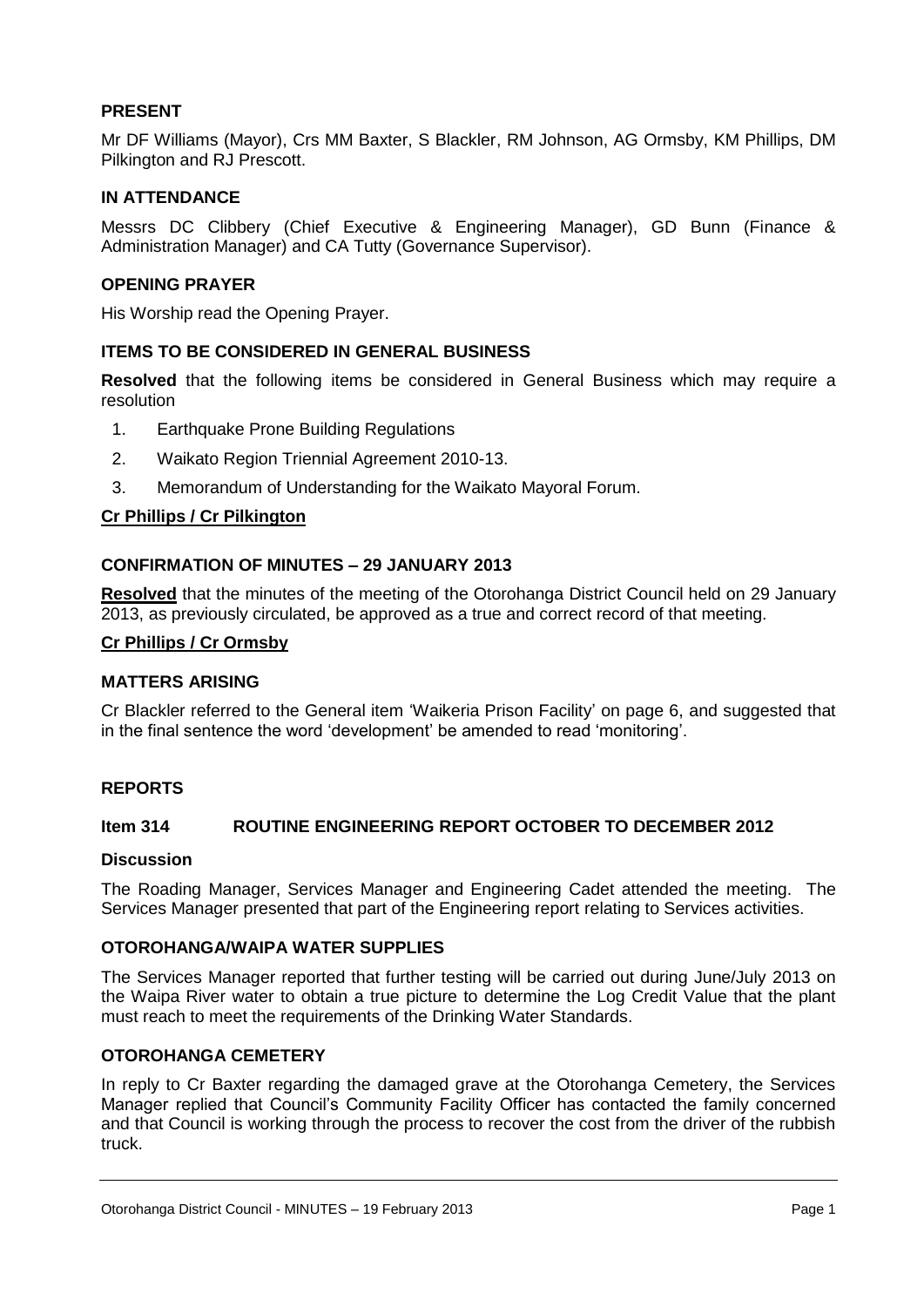#### **DISTRICT SIGNAGE**

Cr Pilkington reported that the District sign located at the Waiharakeke Bridge has been vandalised and stripped of the kiwi. She said consideration may need to be given to repositioning this sign.

#### **OTOROHANGA/WAIPA WATER TREATMENT PLANT – CAPITAL WORKS**

In reply to Cr Phillips, the Services Manager advised that Stage 1 of the upgrade works was budgeted at \$191,000, the final costs coming in slightly below this budget figure.

The Roading Manager introduced the Engineering Cadet, Travis Wylie, to Councillors. He then proceeded with the presentation of that part of the Engineering report relating to road maintenance activities.

#### **CONTRACT 980 – BULK METALLING**

Cr Baxter highlighted the big discrepancy in the tender prices received for the Bulk Metalling Contract. The Roading Manager replied that the payment of Royalty and transport from the quarry sites has an effect on the Tender prices submitted.

#### **ROAD SIGN**

Cr Pilkington reported that the Kihi Road sign has still not yet been replaced.

#### **ROADSIDE MOWING**

Cr Phillips queried Council's policy on roadside mowing and referred to a situation on Mangaorongo Road where approximately 200m of the road the machinery is picking up the tarseal and depositing it in lumps further along the road. His Worship advised that apparently this does not cause permanent damage to the roadway however, the Roading Manager undertook to look at the damage.

Cr Pilkington endorsed the Roading Manager's comments in relation to the performance of Inframax Construction and said they are doing a great job and that the ratepayers in her area are really happy. The Roading Manager confirmed that Council's Business Unit has a good relationship with the Contractor.

#### **OTEWA ROAD**

Cr Johnson reported of a very smooth road surface and off-camber corner outside Gavin Lupton's property on Otewa Road and queried when this would be attended to. The Roading Manager replied that the proposed work is included in the Area Wide Pavement Repair works however, he undertook to look into this section of roadway as Cr Johnson reported that two vehicles had recently left the road.

#### **Resolved**

That the Routine Engineering Report for October to December 2012 be received.

#### **Cr Johnson / Cr Blackler**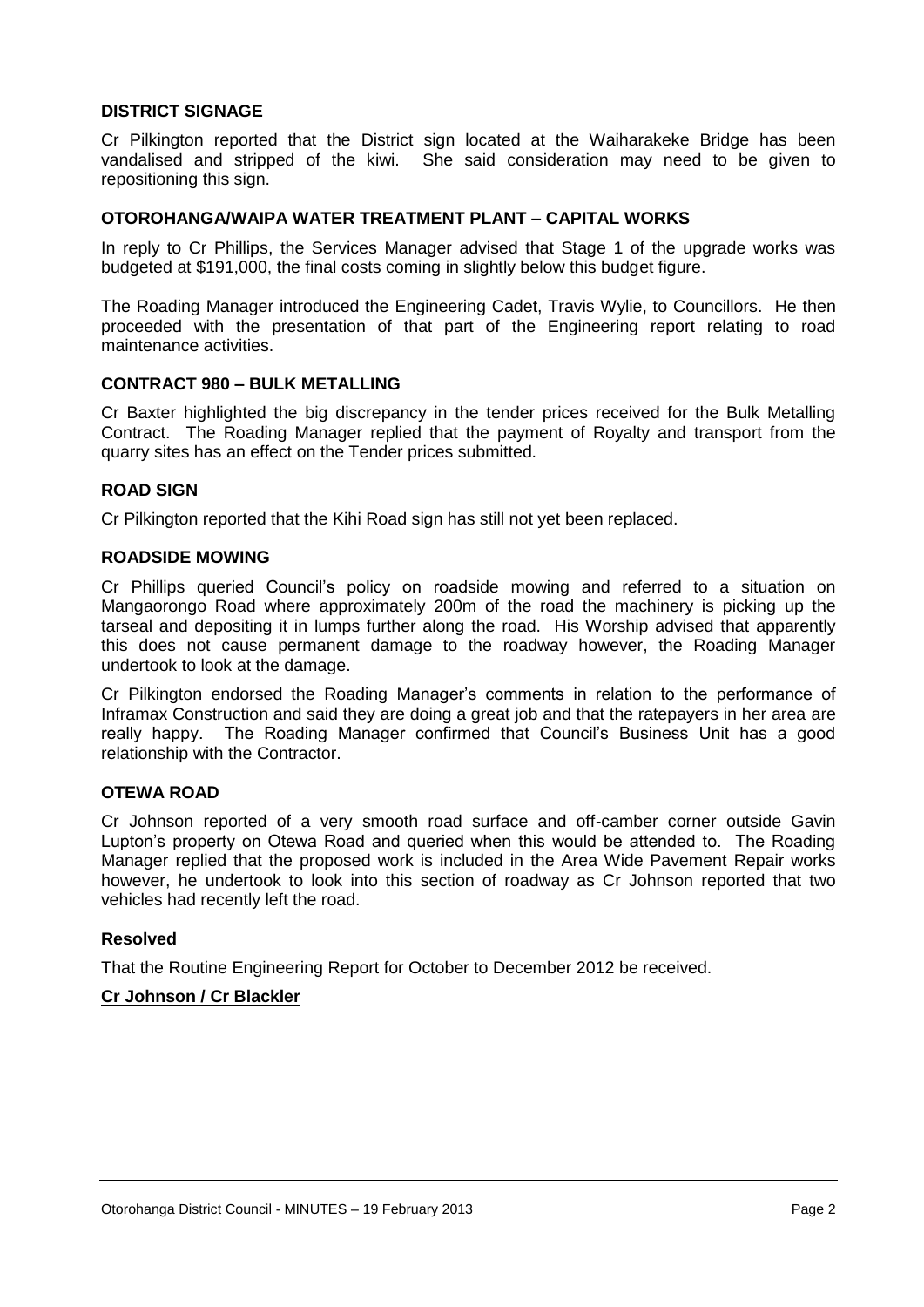#### **Item 320 WAIKATO REGIONAL COUNCIL PRESENTATION ON WAIKATO REGIONAL ECONOMIC PROFILE**

#### **Discussion**

Ms Kaye Mayes, Programme Manager – Regional Strategy, and Mr Ross Pennington, attended the meeting to present background material regarding the Waikato Regional Economic Profile and to set out the profiles key findings. Ms Mayes reported that the purpose of the profile is to provide information so that all Waikato stakeholders can have a shared understanding of the economic issues and opportunities facing the region and take steps collaboratively to address these.

Cr Blackler informed the representatives that the Census information supplied is seriously out of date. Ms Mayes agreed and said it will be good when the new Census is carried out next month. Ms Mayes highlighted nationally important sectors being, Primary Production, Food Manufacturing, Forestry & Wood Products, Manufacturing & Services. She informed Members that this region produces approximately 40 percent of electricity produced nationally. Ms Mayes reported that this region is the largest mineral generating district in New Zealand and highlighted where these sites are located and access to them.

Ms Mayes presentation continued to include information on the Gross Regional Product per capita, wage and salary earnings, weekly and annual household incomes, income distribution, social deprivation, and educational attainment.

Ms Mayes reported that this region's economic performance is just below the NZ average and advised that should the Council continue to carry out more of the same then there will still be a trend backwards. She said it is necessary to look differently at the situation in order to do better.

Ms Mayes highlighted the following opportunities –

- 1. Green growth economic development that does not come at a cost to the environment
- 2. Increase value of exports
- 3. Partnering with Iwi/Maori
- 4. Make data available to enable good decisions.

Cr Blackler expressed her surprise that tourism is not included in the proposed economic development. Ms Mayes replied that while this is clearly important it is not notable on a regional scale.

His Worship advised that support is required for communities like Otorohanga to maintain its current position. Mr Pennington referred to regional plans and said that to progress economic development in the Waikato there is a need for authorities to work together. Concern was highlighted particularly in relation to dairy farmers of the speed that regulations are introduced thus affecting their operations.

His Worship thanked the representatives for their attendance and presentation.

#### **Resolved**

That the Waikato Regional Economic Profile report be received.

#### **Cr Baxter / Cr Pilkington**

#### **Item 315 DRAFT MANAGEMENT ACCOUNTS TO 31 DECEMBER 2012**

#### **Discussion**

The District Accountant attended the meeting and presented the Draft Management Accounts to 31 December 2012. Members were also circulated with graphed information relating to routine roading maintenance matters.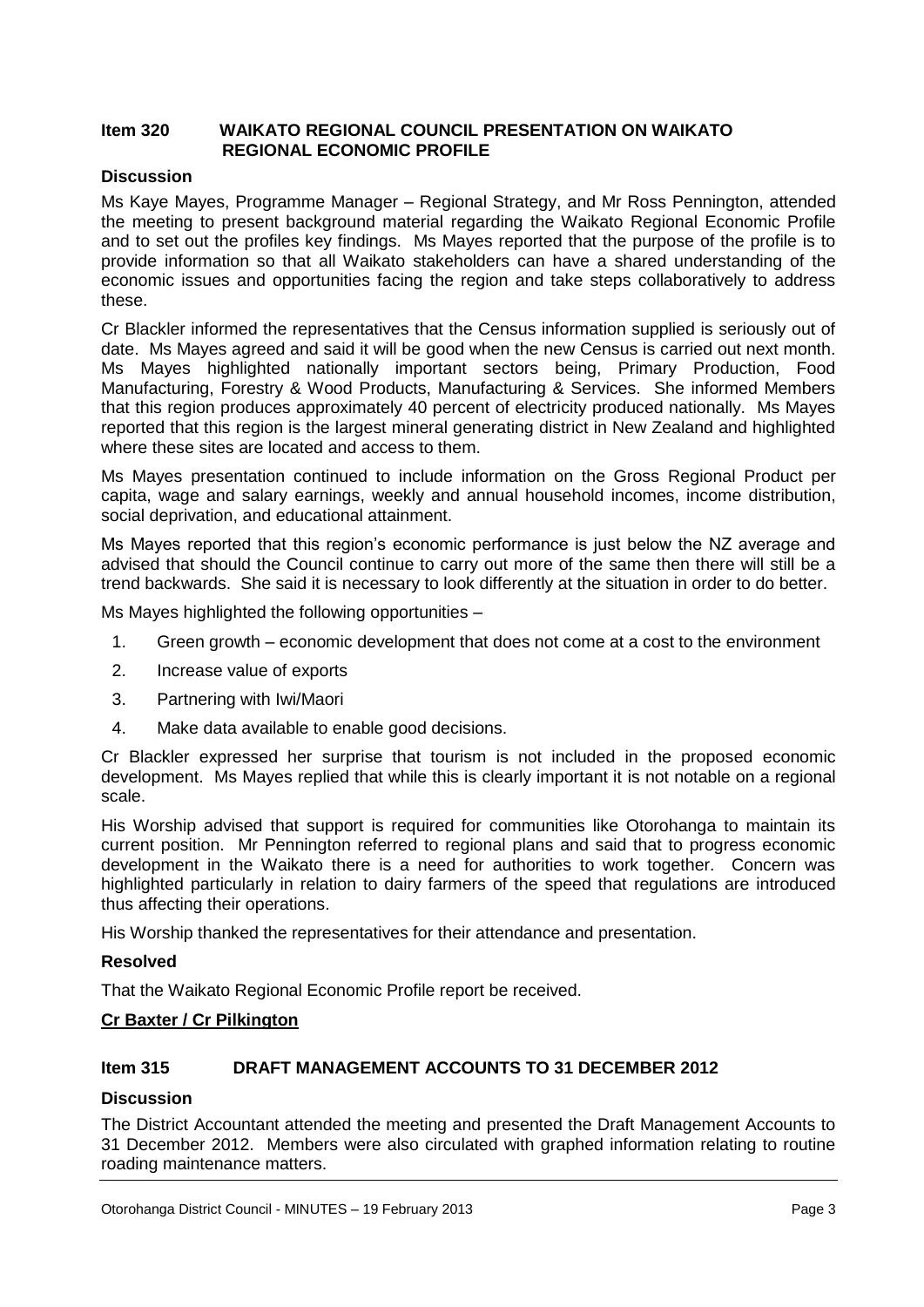#### **AOTEA SEAWALL**

Cr Pilkington queried the situation in respect to the Aotea Seawall where a sum is budgeted every two years. The Finance & Administration Manager advised that currently the seawall is not being depreciated and that therefore there is a surplus in the account. It was agreed that there is a need to get the message across that staff are checking on the condition of the seawall and should any work be identified then this will be carried out.

#### **Resolved**

That the Draft Management Accounts for the period ended 31 December 2012 be received.

#### **Cr Phillips / Cr Baxter**

#### **Item 316 ELECTIONS 2013**

#### **Discussion**

The Governance Supervisor referred Members to a report requesting Council to consider appointing himself as Electoral Officer and furthermore to give consideration to early processing of voting documents during the voting period in respect of the Triennial General Election to be held 12 October 2013.

#### **Resolved**

**That** 

- 1. Pursuant to the Local Electoral Act 2001 s15, Colin Arthur Tutty be appointed Electoral Officer for the 2013 Local Government Elections.
- 2. Pursuant to the Local Electoral Act 2001 s79, voting documents in respect of the Triennial General Election to be held in October 2013 are to be processed during the voting period.

#### **Cr Pilkington / Cr Blackler**

#### **Item 317 APPEALS ON REGIONAL POLICY STATEMENT**

#### **Discussion**

The Environmental Services Manager summarised a report advising that this paper provides an update of progress in the RPS process since the last meeting of the Joint Working Party (JWP) members in November 2012. He said this gives an overview of appeals to the Regional Policy Statement lodged by other parties, and discusses the s274 Notices to these appeals, lodged on the JWP's behalf.

The Environmental Services Manager advised that the resolution made by the JWP at the meeting on 8 February 2013 is to continue to support the s274 Notices. Discussion was then held on the position of Elected Officials, with Members being advised that it is important for Councils like Otorohanga to be seen as a signatory to the JWP in particular, on behalf of the District's farmers. Cr Pilkington endorsed these comments and said Council would be foolish not to be involved.

#### **Resolved**

That the Appeals on Regional Policy Statement report be received.

#### **Cr Blackler / Cr Baxter**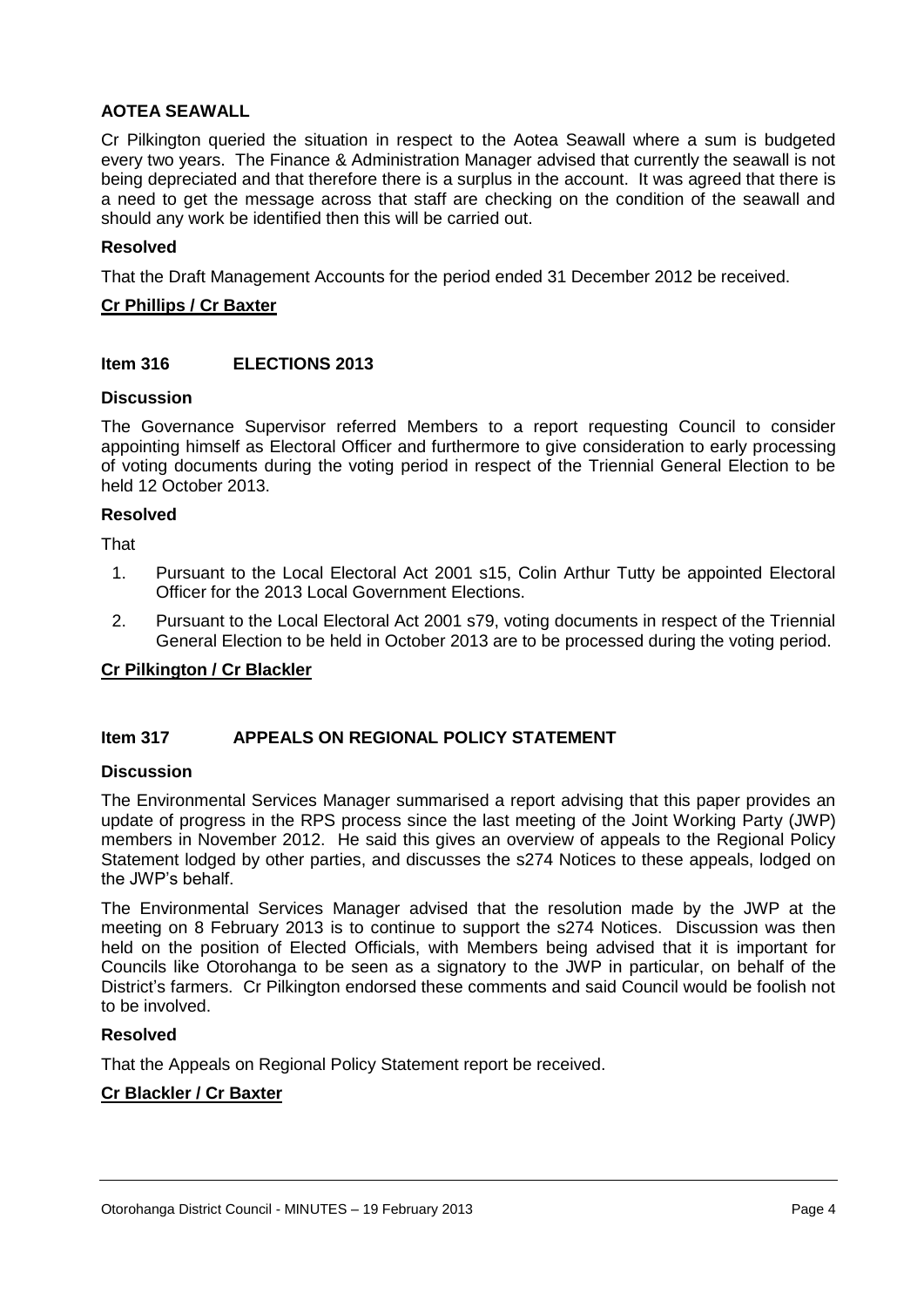#### **Item 318 APPLICATION FOR TEMPORARY ROAD CLOSURE – HAMILTON CAR CLUB**

#### **Discussion**

The Engineering Manager summarised the Engineering Support Officer's report on an application received from the Hamilton Car Club for various road closures within the Otorohanga District to enable the Car Club to hold the Ngutunui Tarmac Hillclimb.

#### **Resolved**

That approval be granted for the following road closures -

| Purpose: | Ngutunui Hillclimb |
|----------|--------------------|
|          |                    |

Date: Sunday, 24 March 2013

Details of Closure: **PEKANUI ROAD** – entire length. Includes intersection with Scott Road (no exit)

#### **Period of Proposed Closure**: 9.00am to 5.00pm

With the following conditions imposed:

- 1. Persons will be allowed through in the event of an emergency.
- 2. Hamilton Car Club is to pay an application fee of \$400.00 towards administration of the road closure to Otorohanga District Council.
- 3. Hamilton Car Club is to pay for all advertising costs in appropriate newspapers. Public notice advertisements are to be published in the Waitomo News.
- 4. Hamilton Car Club is responsible for obtaining public liability insurance (and paying the cost thereof) to a minimum value of \$2,000,000. This is required to indemnify Council against any damage to property or persons as a result of rally activities during the road closure period.
- 5. Hamilton Car Club is to comply with the objection provisions contained in the Transport (Vehicular Traffic Road Closure) Regulations 1965.
- 6. Hamilton Car Club is to liaise, and provide evidence of liaison with all operators and businesses that may be affected by the road closures.
- 7. Hamilton Car Club is to consult with all residents of all properties on the roads intending to be closed and also residents on roads connecting with the roads intending to be closed, including any no exit roads. Two mail drops to residents are also to be carried out. All initial mail drops to residents are to be approved by Council staff before distribution commences. The subsequent mail drop is to be completed no later than ten full days before the proposed closures.
- 8. Hamilton Car Club is solely responsible for signposting and policing of the roads to be closed, to ensure that only vehicles connected with the event have access to the road closure areas. This includes arranging the delivery, erection and staffing of all road closure barriers and the removal thereof after closures. All gates and entranceways are to be taped and tape is to be removed thereafter.
- 9. Signs advising of the road closures are to be erected at the start and end of the closed portions of roads and on each intersecting road two weeks prior to the road closure. All signs are to be removed immediately after the closure. A Hamilton Car Club representative is to meet with Council Engineering staff regarding the required signs format, size, location and quantity of signs for approval before they are manufactured and erected.

#### **Cr Pilkington / Cr Prescott**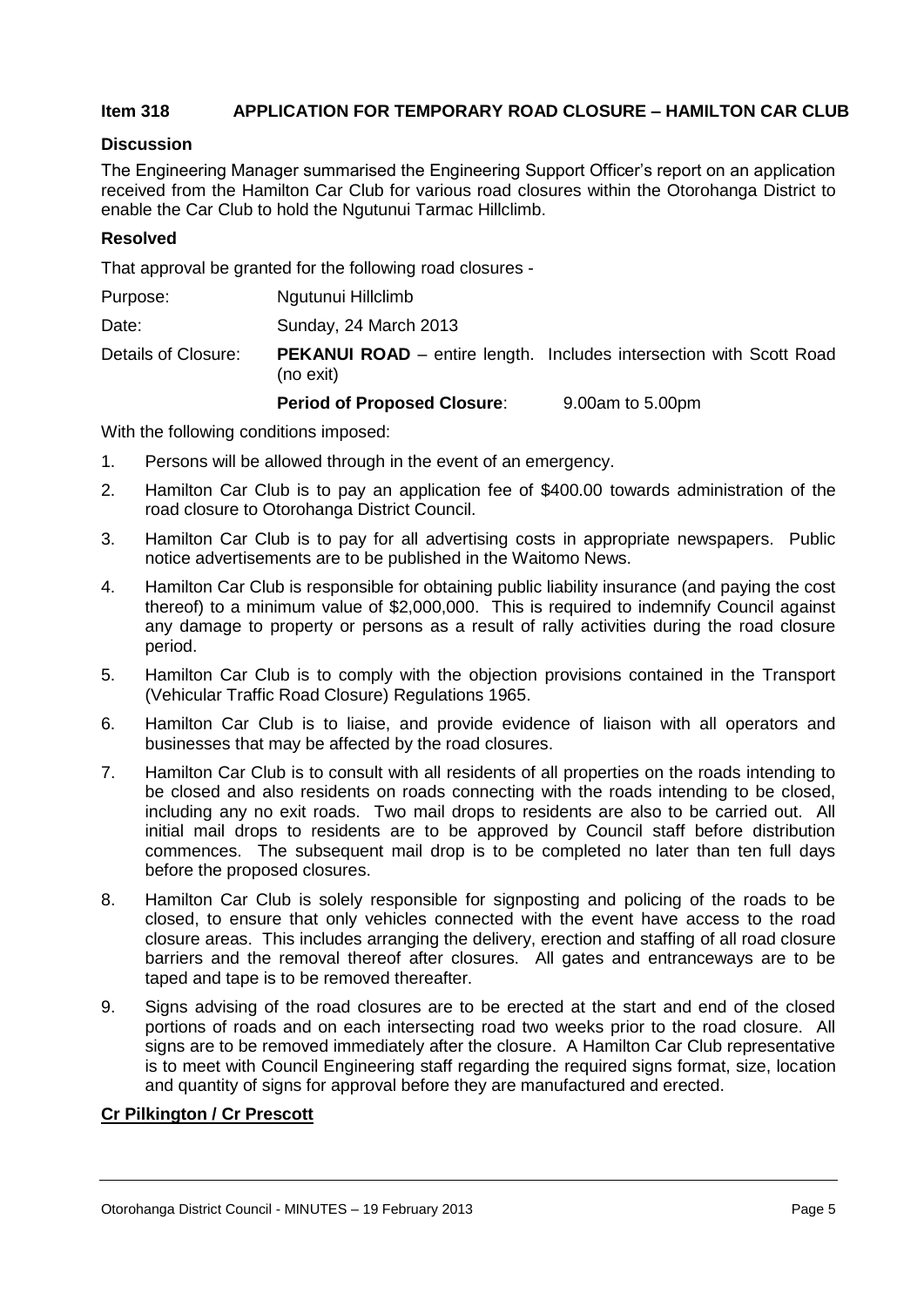#### **Item 319 APPLICATION FOR TEMPORARY ROAD CLOSURE - TARGA ROTORUA 2013**

#### **Discussion**

The Engineering Manager presented the Engineering Support Officer's report on an application received from Club Targa Inc for various road closures within the Otorohanga District to enable the Targa Rotorua 2013 event and associated activities to proceed.

#### **Resolved**

That approval be granted for the following road closures, including 50 m of each adjoining road, (with the exception of Waipapa Road), from where it intersects with the road being applied for:

Purpose: Targa Rotorua 2013

Date: Saturday, 11 May 2013

Details of Closure: **Stage Name – Mangare Road**

**MANGARE ROAD** – from the district boundary to its intersection with Pukewhau and Huirimu Roads. Includes intersection with Landing Road.

**PUKEWHAU ROAD** – from its intersection with Mangare and Huirimu Roads to finish at the intersection with Waipapa Road.

**Period of Closure:** 12.30pm to 5.00pm

#### **Stage Name – Aotearoa**

**KAHOREKAU ROAD** – from its intersection with Waipapa Road to its intersection with Aotearoa Road.

**AOTEAROA ROAD** – from its intersection with Kahorekau Road to the district boundary.

**Period of Closure:** 1.00pm to 4.00pm

With the following conditions imposed:

- 1. Persons will be allowed through in the event of an emergency.
- 2. Club Targa Inc is to pay an application fee of \$400.00 towards administration of the road closure to Otorohanga District Council.
- 3. Club Targa Inc is to pay for all advertising costs in appropriate newspapers. Public notice advertisements are to be published in the Te Awamutu Courier.
- 4. Club Targa Inc is responsible for obtaining public liability insurance (and paying the cost thereof) to a minimum value of \$2,000,000. This is required to indemnify Council against any damage to property or persons as a result of rally activities during the road closure period.
- 5. Club Targa Inc is to liaise, and provide evidence of liaison with all operators and businesses that may be affected by the road closures.
- 6. Club Targa Inc is to consult with all residents of all properties on the roads intended to be closed and also residents on roads connecting with the roads intending to be closed, including any no exit roads. Mail drops to residents are also to be carried out. All mail drops to residents are to be approved by Council staff before distribution to residents commences. The subsequent mail drop to be completed no later than ten full days before the proposed closures.
- 7. Club Targa Inc is solely responsible for signposting and policing of the roads to be closed, to ensure that only vehicles connected with the Rally have access to the road closure areas. This includes arranging the delivery, erection and staffing of all road closure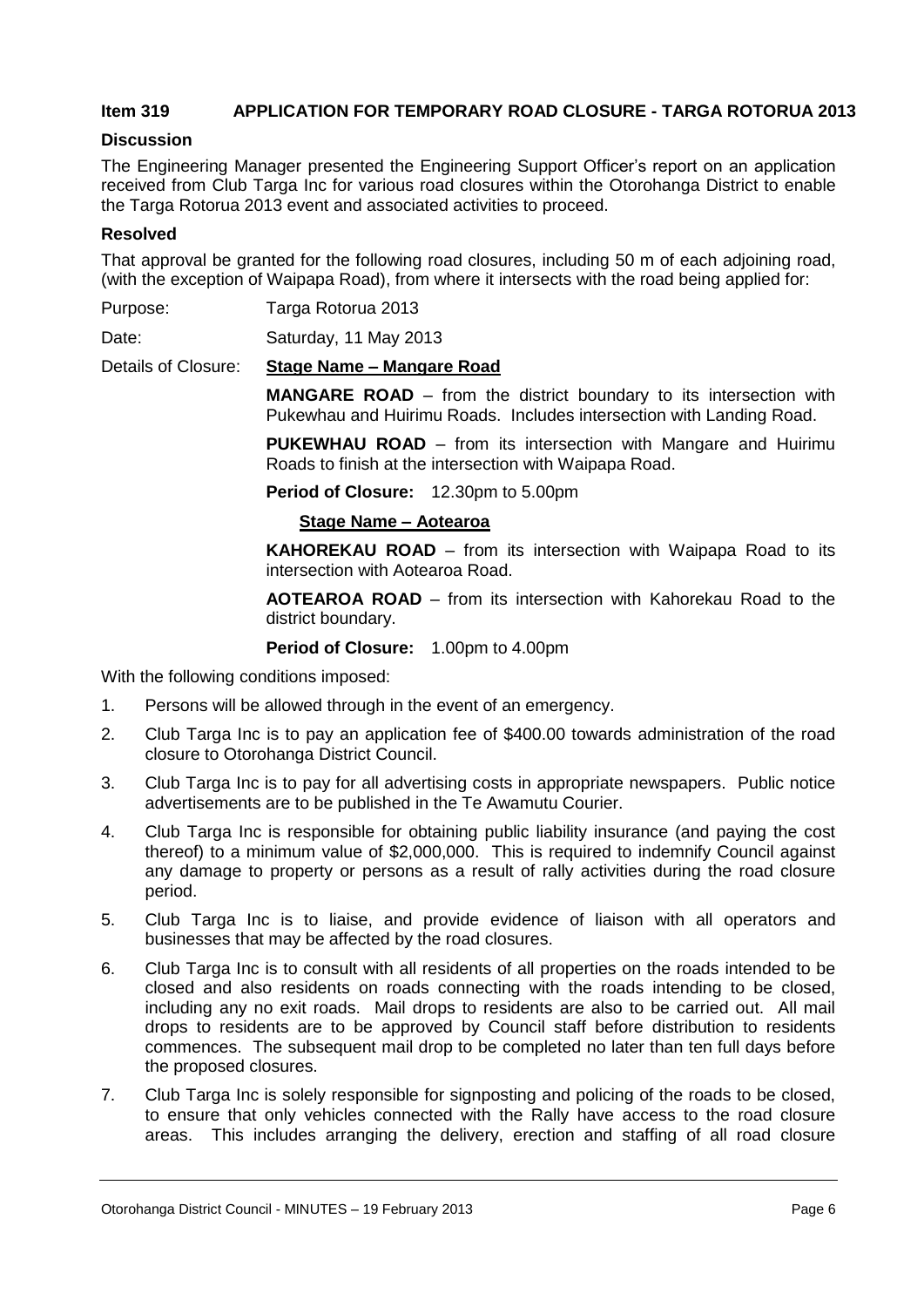barriers and the removal thereof after closures. All gates and entranceways are to be taped and tape is to be removed thereafter.

8. Signs advising of the road closures are to be erected at the start and end of the closed portions of roads and on each intersecting road two weeks prior to the road closure. All signs are to be removed immediately after the closure. A Club Targa representative is to meet with Council Engineering Staff regarding the required signs format, size, location and quantity of signs for approval before they are manufactured and erected.

#### **Cr Blackler / Cr Johnson**

#### **Item 321 MATTERS REFERRED FROM 29 JANUARY 2013**

#### **Discussion**

The Governance Supervisor referred Members to item i. under the Environmental Services Manager and advised that this is to remain for the Managers' information.

#### **GENERAL**

#### **WAIPA RIVER WATER CATCHMENT COMMITTEE**

Cr Johnson reported on his attendance at a recent Waipa River Water Catchment Committee meeting whereat discussion was held on a Draft Communications Strategy. He said the Catchment Committee now has a new role relating to Natural Heritage and Significant Natural Areas.

#### **NOXIOUS PLANT**

Cr Johnson reported he has received information that the noxious plant 'Tutsan' is growing around the Owawenga Road area. Cr Pilkington advised that this plant spreads along the roadsides via roadside mowing. She said that this has been identified out in her area however, farmers are dealing with the control of this plant themselves. The Chief Executive reported it is a matter for the Regional Council however, should the plant be growing on Road Reserve then it is a Council matter. It was agreed that a letter be forwarded to the Waikato Regional Council informing them of this information.

#### **WAIPA NETWORKS 110KV LINE**

Cr Ormsby reported on his attendance at a public meeting held in the KioKio Hall on Thursday 14 February regarding the proposal of Waipa Networks to install a 110kV line through the District. Cr Ormsby reported that this meeting was well attended and the matter taken seriously by Waipa Networks. He said the 'ball' is in the property owners court to negotiate a preferred route for the line.

Cr Phillips advised he was also at the meeting and said he was somewhat disappointed that the representatives from Waipa Networks were asked to leave the meeting early. He said personally he did not think this was a good idea. Cr Phillips advised that the proposed route is not set and that Waipa Networks will listen to the property owners. He said open communication is to be encouraged.

#### **KAWHIA COMMUNITY**

Cr Pilkington reported on a recent Kawhia Community Board workshop whereat discussions were held following the Policing matter over the Christmas/New Year period. She said issues have been identified and divided up into what the Kawhia Community Board could do and what could be carried out by the Kawhia Community itself. She said it is proposed to hold a further meeting during March 2013 with Community leaders, then a public meeting will be held towards the end of March 2013.